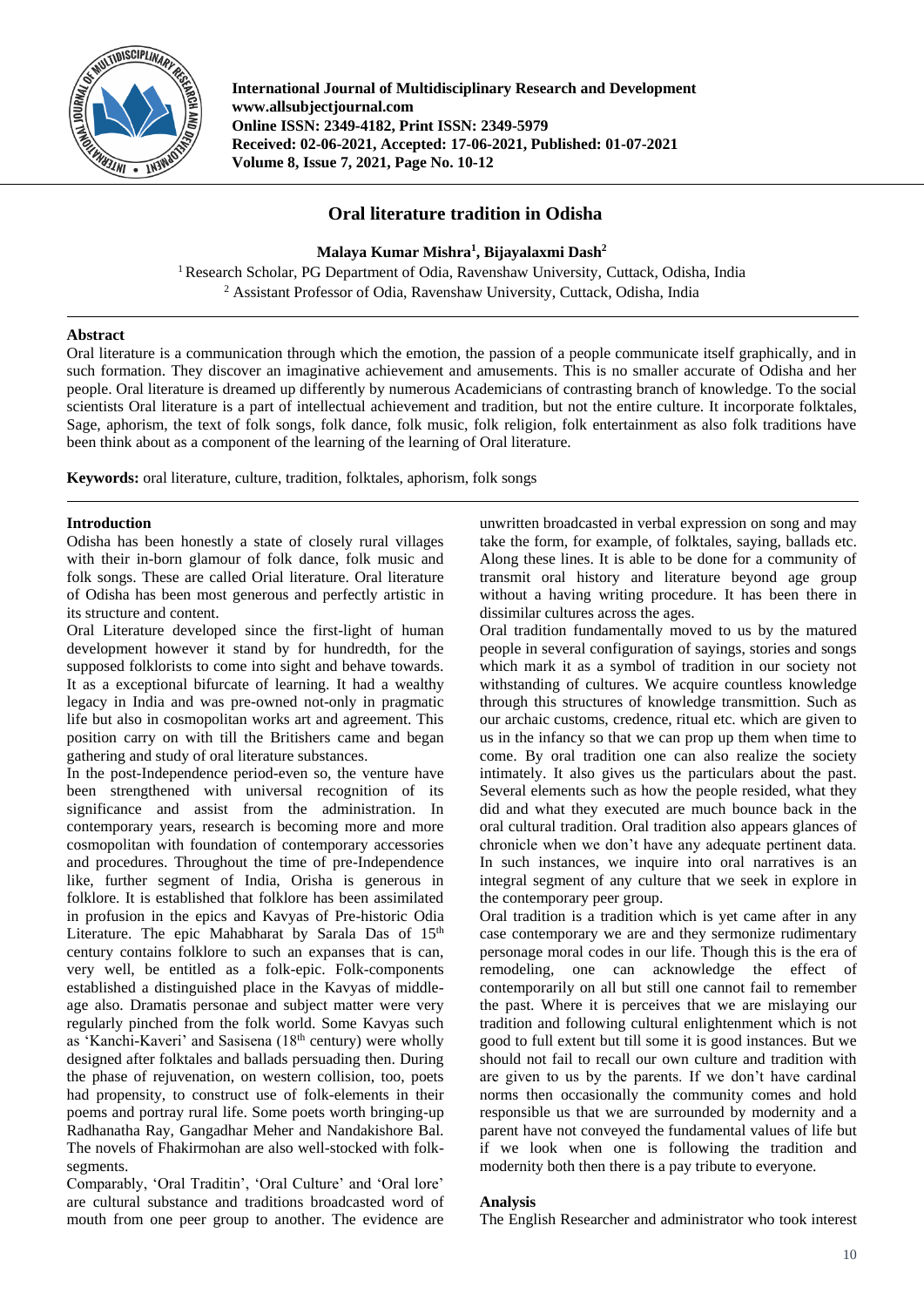in Odisha folklore was John Beams. He was the then collector of Balasore. The Folk Segments which fascinated him most were the credulity and glamours persuading among the countryman. His articles 'Folklore of Orissa' looks in Indian Antiquary in the year 1872. The writer, at the beginning, documents his suspicions on the life and conduct of Odisha peasants. To him, they were replete delusion and 'timid of transmitting these proposals to immigrants'. He assigned the logical thoughts to the 'segregation' of the land from exterior sphere for a lengthy phase. John Beams was absorbed with the credence in black magic. He allocate hardly any subsections to documentations the customs and occupancy of the presumed enchantress, the indications of the human-being taken over by them and also the 'mantras' that are let out to compensate for their incantation. He also had recorded some traditions and proscription relating to establishment of houses, outcome of coming across an evacuate container while going out on a doubtful work, to be contact of a broom stick (carpet sweeper) and soon. Beams did not strive at allocating, harmonizing, of examining the folklore that he collected. He made his objectives understandable in the article itself that he did not wish 'to confused his uncomplicated comments' but to 'thread them conjointly' as he perceived them 'nothing shatteringly peculiar alikeness' between them and those of the English commoners.

He hope for assemble folk-materials for the reason that it was mandatory for his executive authority. He trusted that human mischievousness, like human perception is very much the same allover and it is only because in reigning men one must take their nonsense into deliberation, absolutely seriously as their sense that those fragments of folklore are significance recording probably. Through John Beams put down the basis of assemblage and study of Odisha folklore, his contribution is restricted only on one article on the theme. Although, he stimulate some vernacular researchers who matured an engrossment in this field. Fhakirmohan the explorer of Odia novel, was one of his colleagues at Balasore. Beams talked about the affair relating to folklore with him. Fhakirmohan pullout inspiration from him and made unbound use of such materials principally epigrams, in his narratives.

Another British Director, be pleased in the subject was T.E. Ravenshaw, the then commissioner of Odisha. Pt. Kapileswara Bidyabhusan Nanda Sharma collected some proverbs and brought out them in a book from in 1876 under his sponsorship. In the first part of  $20<sup>th</sup>$  century a numeral of regional researchers occupied themselves in gathering folklore materials. The propensity was to collect proverbs and folk songs. While Seikh Abdul Mazid, Nilamani Vidyaratna, Chandrasekhar Bahinipati and Pt. Raghabanada Nayak collected only those associated to farming. Shi Aparna Panda published three volumes of proverbs in 1905 one of them was 'Dhagamalika Tatawabodhini' with notation. It was actually 'Gopala Chandra Praharaj' the connoisseur of Odia comprehensive Lexicon and a notable writer who worked out to collect and study of Odia folklore on a substantial scale. He perceive the requirement of such collection to give an all-inclusive configuration to his dictionary. He split up his collection proverbs into five volumes also amongst only 2 were published.

He collected folktales as well. The volume 'Utkala Kahani' published by him in 19<sup>th</sup> century is still familiar and has gain recognition from all regions. Benefaction of Praharaj to the

field of oral literature is massive. It is for the first time that he unlock the eyes of Odiah researchers to the huge stock of their folklore. He was also completely informed of the methods of knowledge domain. He put down specific prominence on the points that the language of the folk songs and tales should rigorously be preserved, men and women be owned by a certain position or locality are the relevant individuals to gather folklore from that area and whatever. As a consequence with Praharaj the oral literature (folklore) methodology was focus attention on, which is the basis of any research based scientific study.

The notable Indian folklorist, Devendra Satyarthi, pay a visit to Odisha in the year 1931. He made an substantial journey in unconnected persona of the state and collected a virtuous distribute of materials also amongst hardly any songs were published in English and Hindi journals like 'Modern Review', the Asia and Viswamitra. His progress in any case was a creativity to the Odishan youngsters. Shri Chakradhara Mahapatra who go through under his ascendancy made a praiseworthy collected of folk songs from the soverign states of Odisha. His first collection 'Gonuli Gita Chumbaka' (1939) presents specimens of Odia folk songs together with their Hindi paraphrase and translation in English.

His marvelous assemblage of folk songs 'Utkala Gounli Gita' appeared twenty years later. But Laxminarayan Sahu, a member of 'Bharata Sevak Samaj' paid recognition to ethnological folklore. He assemblage songs from the Khond, Saura, Gonda, Gadaba, Santala, Paraja, Koya and other ethnic divinity, trust, formalities, songs, tales etc. in his 'Tribes of Jeypore' published in the year 1942. His work on 'Danda Nata', a dance drama of Orissa published of postindependence era.

The years ensuing home rule saw the appearance of at the minimum of three well-known researchers in the area of Orissan folk-lore, namely, Chakradhuara Mohapatra, Kunjabihari Das, Verrier Elwin though it had nothing to do with independence. All the three had get going their assignment much before. But their prime works come into sights only in the fifties. Apart from, we have a nonfolklorist in Pt. Nilakantha Das, who had much to do with folklore and may be entitled to be refer to the initial. Pt. Nilakantha, the well-known, old stager, veteran poet, philosopher and critic has talked about in deepness, the part of folklore in the enlargement of Odia literature and culture. He has also underlined to the Odia language and culture in his 'Odia Sahityara Kumara Parinama' (1948-53) and his additional talks. The offering of Verrier Elwin to Odisha, folklore be worthy of exceptional mention. He consumed years among the Tribal's and emphasized a gigantic volume entitled 'Tribal Myths of Orissa' in the year 1954. What is noticeable about his collection in his research area method? This method that he did not turn on simply on query, quizzing but mastery of the people slowly go down in upto it was a part of him. As a matter of fact, his works were the fruits of part taker monitoring.

The 'Utkala Gounli Gita' (1959) of Chakaradhara Mahapatra, mentioned to earlier, is not only a splendid collection but also a precious items for accommodating a extensive introduction bring to light out noteworthy characteristics of the materials he has collected and in comparison in addition as systematic study of the same. According to him the folklore research in Odisha obtained the highest point which could very well be set side by side